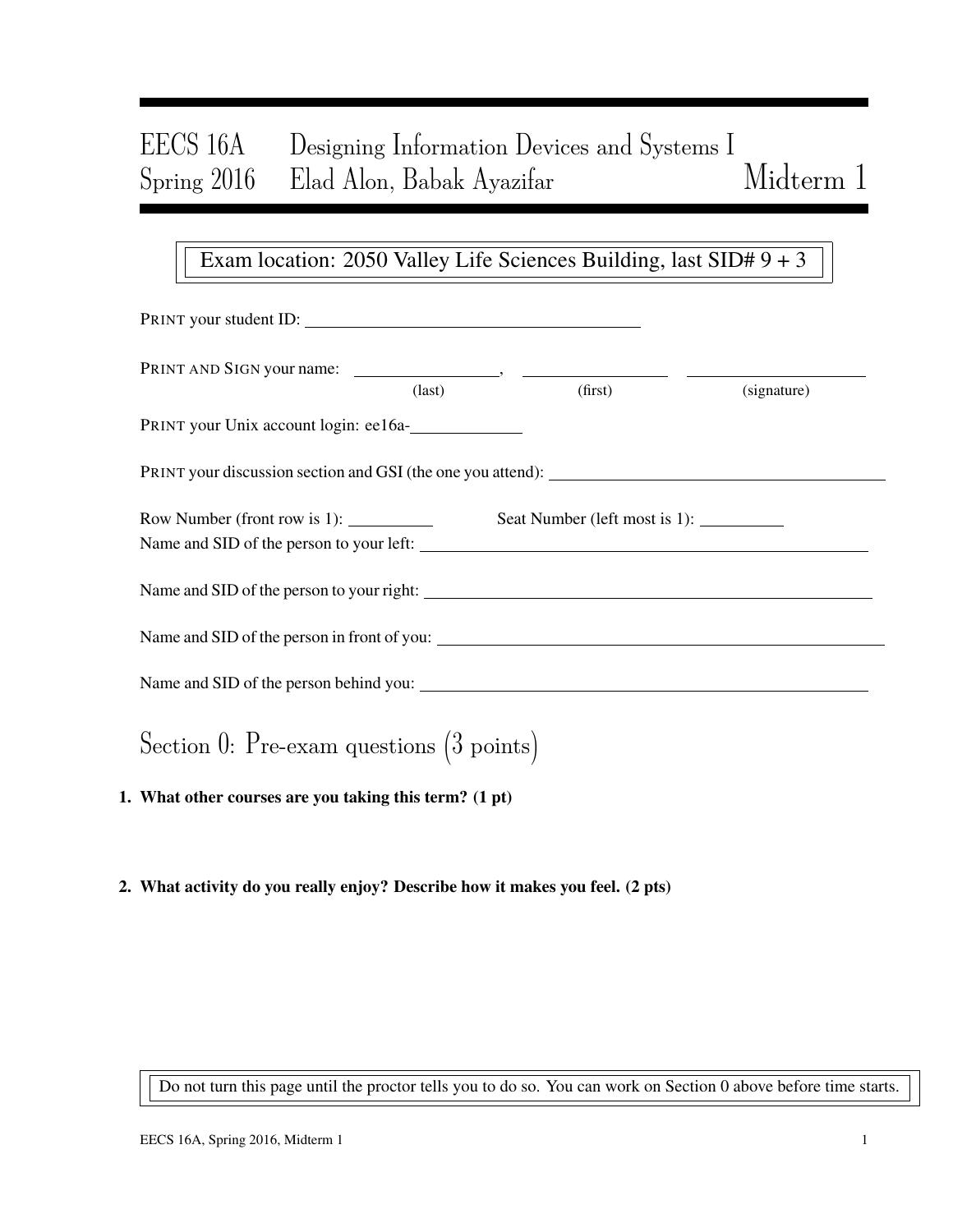# Section 1: Straightforward questions  $(24 \text{ points})$

*Unless told otherwise, you must show work to get credit. There will be very little partial credit given in this section. Each problem is worth 8 points.*

### 3. Mechanical Johann

Invert the following matrix:

$$
\begin{bmatrix} 1 & 2 & 6 \ 0 & 1 & 4 \ 2 & 4 & 10 \end{bmatrix}
$$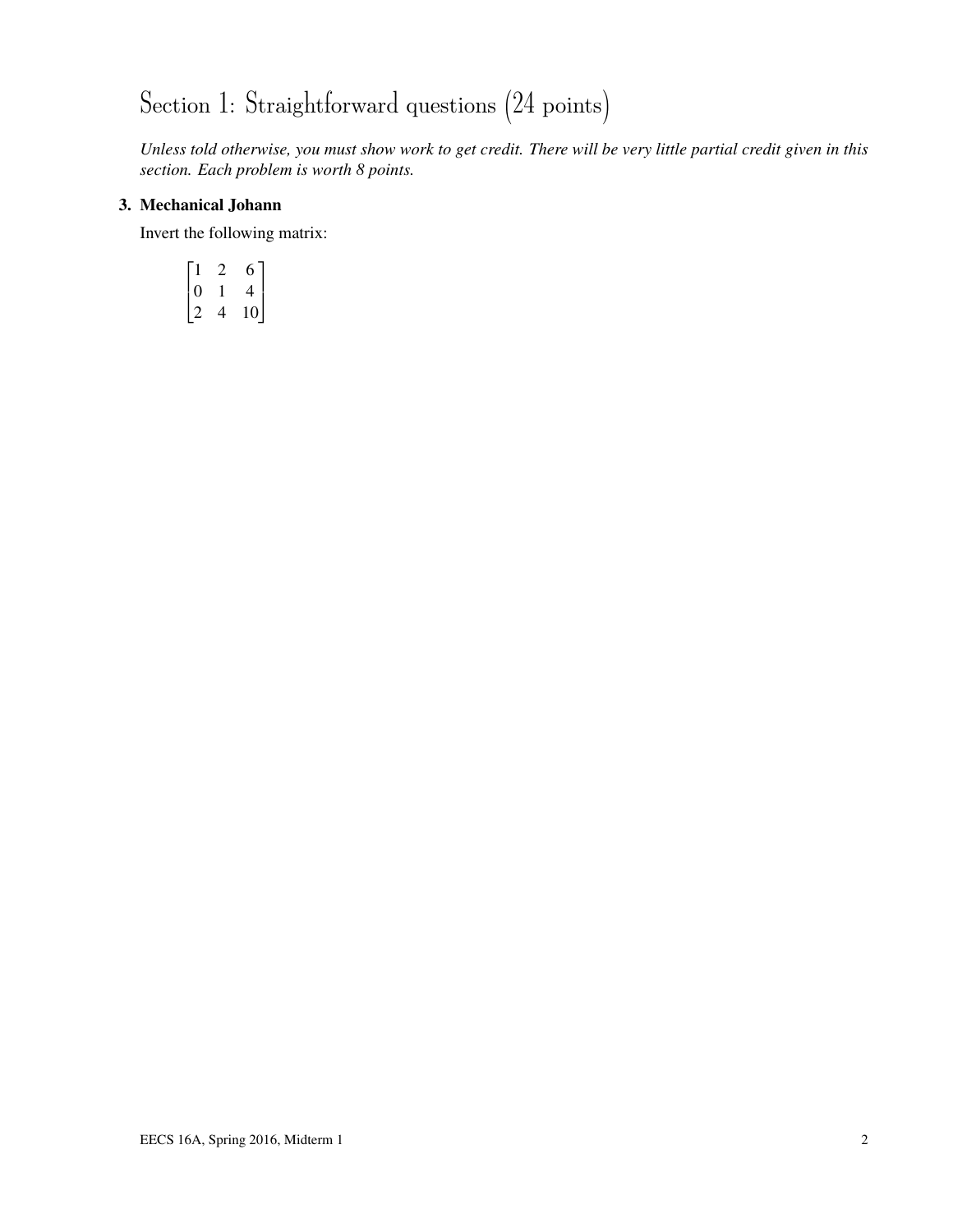#### 4. Freedom!

Let *A* and *B* be  $n \times n$  matrices. Suppose *A* is invertible, but *B* is not. **Prove that Rank**(*AB*) < **Rank**(*A*).

(That is, show that the number of linearly independent columns in *AB* is strictly less than the number of linearly independent columns in *A*).

### 5. True or False?

You only need to write True or False under each subpart.

- (a) There exists an invertible  $n \times n$  matrix *A* for which  $A^2 = 0$ .
- (b) If *A* is an invertible  $n \times n$  matrix, then for all vectors  $\vec{b} \in \mathbb{R}^n$ , the system  $A\vec{x} = \vec{b}$  has a unique solution.
- (c) If *A* and *B* are invertible  $n \times n$  matrices, then the product *AB* is invertible.

(d) The two vectors 
$$
v_1 = \begin{bmatrix} 1 \\ 1 \\ 0 \end{bmatrix}
$$
 and  $v_2 = \begin{bmatrix} 1 \\ -1 \\ 0 \end{bmatrix}$  form a basis for the subspace  $\text{Span}\left(\left\{ \begin{bmatrix} 1 \\ 0 \\ 0 \end{bmatrix}, \begin{bmatrix} 0 \\ 1 \\ 0 \end{bmatrix} \right\} \right)$ .

- (e) A set of *n* linearly dependent vectors in  $\mathbb{R}^n$  can span  $\mathbb{R}^n$ .
- (f) For all matrices *A* and *B*, where *A* is  $5 \times 5$  and *B* is  $4 \times 4$ , it is always the case that  $Rank(A) > Rank(B)$ .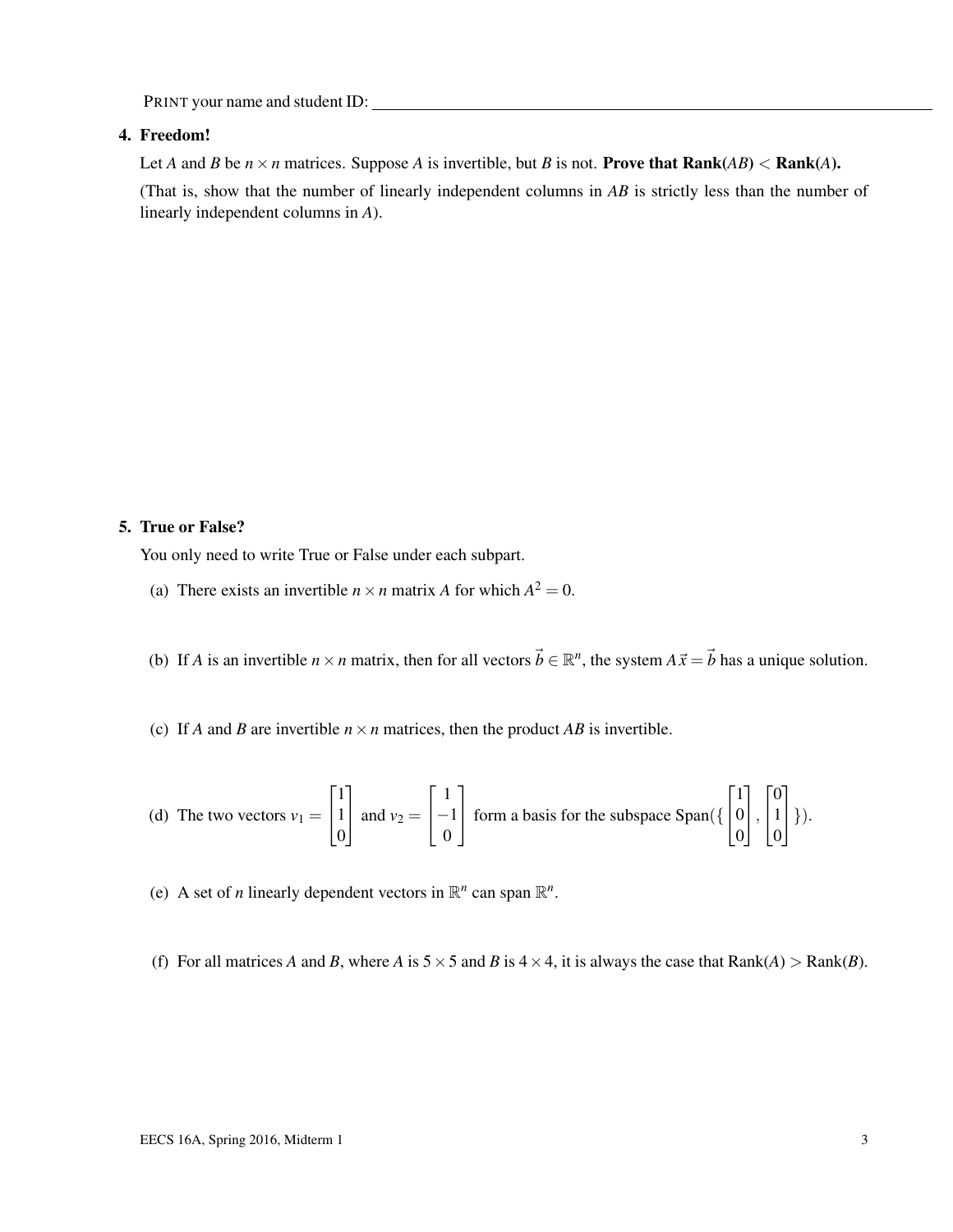[If you are want the work on this page be graded, please state CLEARLY which problem(s) this space is for.]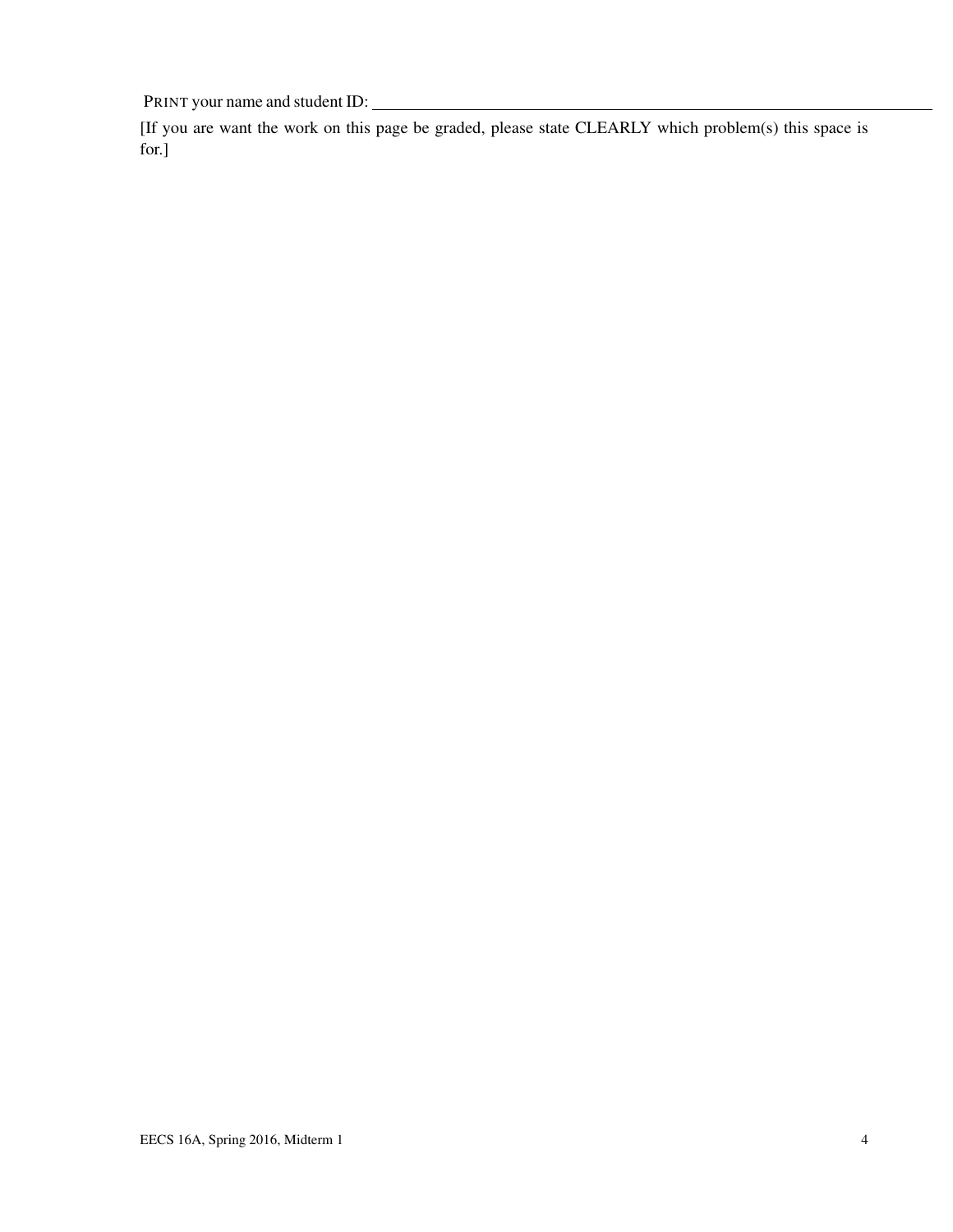## Section 2: Free-form Problems (100 points)

### 6. Faerie Battles (20 points)

In a war of civilizations, the light dragons are fighting for survival against the invading evil imp empire. It is the night before the deciding battle, and Ela Dalon the Human Hobo has proposed using faerie lights to determine enemy numbers. There are four enemy camps.

The faerie lights begin completely dark and get brighter directly proportional to the number of imps present around them, i.e. if Camp X has *n* imps, any faerie light that visits Camp X will gain *n* brightness units.

Unfortunately, faerie lights are notoriously difficult to control, and they are so small that the dragons can only measure the total brightness of groups of faerie lights. The Human Hobo therefore proposes to send four groups of faerie lights, and is fortunately able to keep track of how many faerie lights he sent and which camps these faeries actually visited. This results in the following:

Group 1 gained 7 total brightness units

- 1 faerie light visited Camp A
- 5 faerie lights visited Camp B
- 1 faerie light visited Camp C

Group 3 gained 10 total brightness unints

- 2 faerie lights visited Camp C
- 2 faerie lights visited Camp D

Group 2 gained 26 total brightness units

- 2 faerie lights visited Camp B
- 4 faerie lights visited Camp C
- 6 faerie lights visited Camp D

Group 4 gained 9 total brightness units

- 3 faerie lights visited Camp D
- (a) Write the system of equations that relates the number of imps in each camp to the total measured brightness units from each group.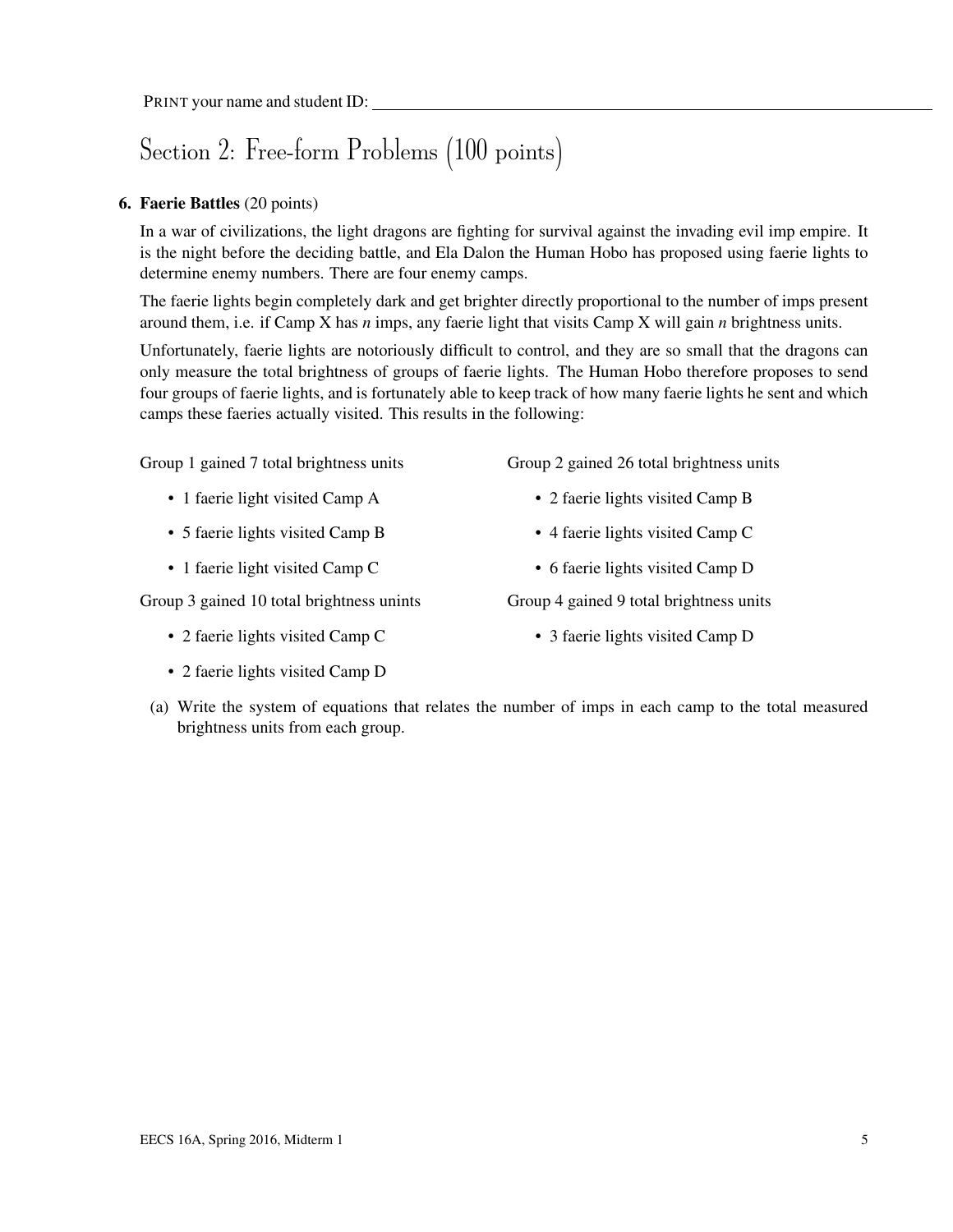(b) From the given information, can you determine how many imps are at each campsite? If so, report their numbers to help the faeries! If not, explain why not.

- (c) Oh no! You just found out that the evil imps manipulated the faerie lights from Group 1, rendering their information useless. You send in an emergency group of faeries to make up for the loss. They gained a total of 10 brightness units, and visited camps as follows:
	- 1 faerie light visited Camp B
	- 2 faerie lights visited Camp C
	- 3 faerie lights visited Camp D

From this information (together with the information from Groups 2, 3, 4), can you determine how many imps are at each campsite? If so, report their numbers to help the faeries! If not, explain why not.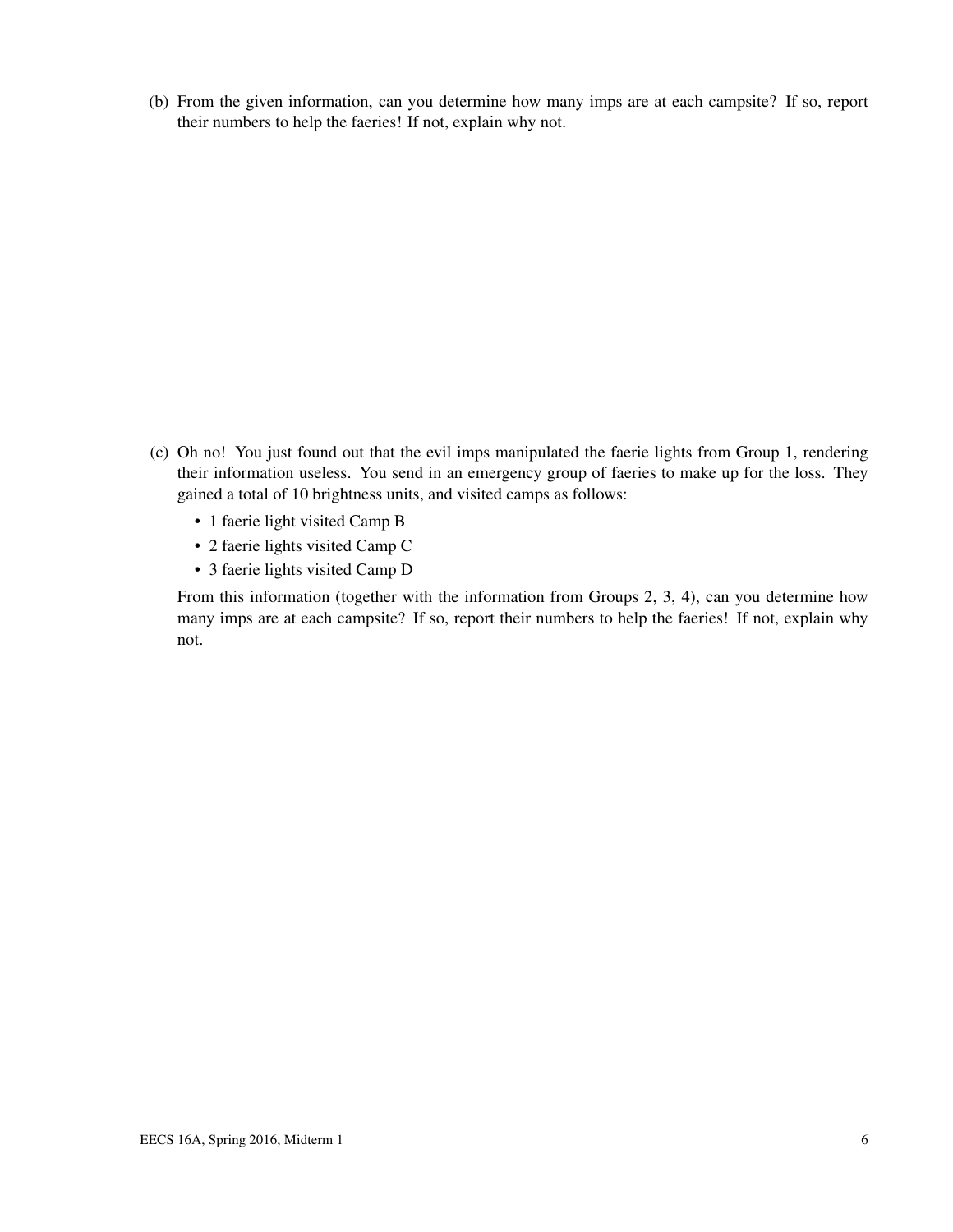### 7. A Tale of a Million Technocrats and the Four Dream Cities (24 Points)

This problem is a tale of one million Technocrats and four Dream Cities. Listed in order from West to East, the four cities are (I) San Francisco, (II) Denver, (III) Chicago, and (IV) New York City.

The Technocrats don't die. They don't reproduce. In other words, their total population size is a constant from the initial time  $n = 0$  to the end of time as  $n \to \infty$ . At the strike of each second on a Universal Clock, each Technocrat chooses to either remain at the city he or she is already in, or move instantaneously to another of the four Dream Cities, according to the following rules:

- Every Technocrat who moves to either San Francisco or New York City will stay in that city forever (no more moving thereafter!);
- Whether eastward or westward, every Technocrat moves in single hops—so for example, no direct move from San Francisco to either Chicago or New York City is allowed;
- At each second, the fraction of Technocrats in each city who move eastward legally (e.g. from Denver to Chicago, or from Chicago to New York City) is  $\beta$ ;
- At each second, the fraction of Technocrats in each city who move westward legally (e.g. from Chicago to Denver, or from Denver to San Francisco) is  $\alpha$ ;
- The following inequality must be true:  $\alpha + \beta \leq 1$ .

The following diagram summarizes these restrictions graphically.



Let the state vector for this system be at time *n* be:

$$
\vec{s}[n] = \begin{bmatrix} s_1[n] \\ s_2[n] \\ s_3[n] \\ s_4[n] \end{bmatrix},
$$

where  $s_{\ell}[n]$  denotes number of Technocrats in City  $\ell$  at time *n*; for example,  $s_3[n]$  denotes the Technocrat population in Chicago at time *n*.

The state-evolution equation for this system is given by

$$
\vec{s}[n+1] = \mathbf{A}\vec{s}[n],
$$

where **A** is the state-transition matrix.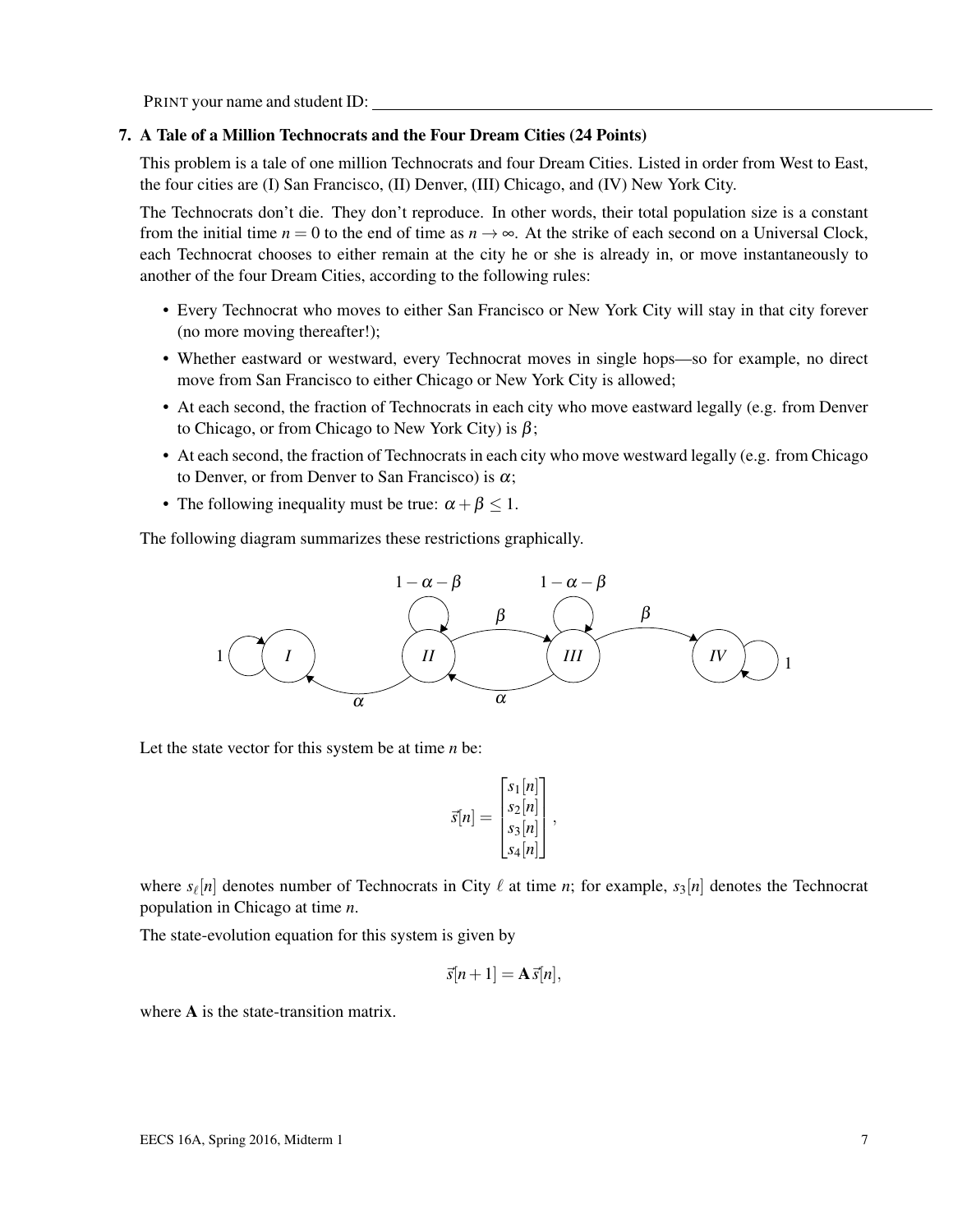(a) Determine the state-transition matrix A.

(b) In this part, we're interested in backward inference of the state vector  $\vec{s}[n]$  from a future state vector, say  $\vec{s}[n+1]$ . As you know, this is possible only if a matrix  $A^{-1}$  exists, so that

$$
\vec{s}[n] = \mathbf{A}^{-1}\vec{s}[n+1].
$$

Consider a model of the Technocrat migration system described above with  $\beta = \alpha = 1/3$ . Assume  $\vec{s}[1] = \vec{1}$ , where  $\vec{1}$  denotes the vector of all ones.

$$
\vec{1} = \begin{bmatrix} 1 \\ 1 \\ 1 \\ 1 \end{bmatrix}
$$

For this model of the system described above, either explain why time-reversed inference of the state vector is not possible, or determine  $\vec{s}[0]$  from  $\vec{s}[1]$  explicitly by computing  $A^{-1}$  first.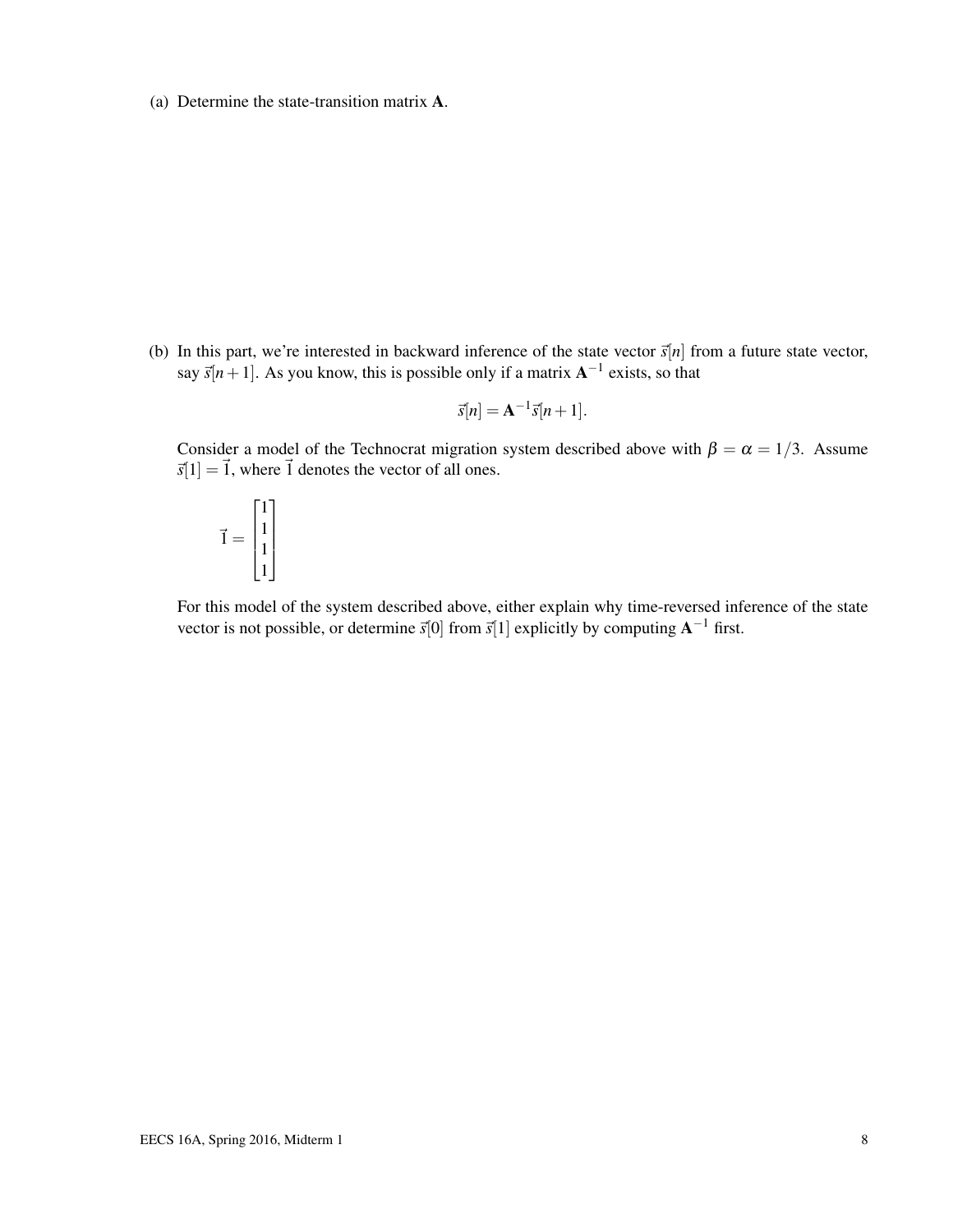For the remainder of the problem, assume  $\beta = \alpha = 1/4$  and that the state transition matrix A is:

$$
\mathbf{A} = \begin{bmatrix} 1 & 1/4 & 0 & 0 \\ 0 & 1/2 & 1/4 & 0 \\ 0 & 1/4 & 1/2 & 0 \\ 0 & 0 & 1/4 & 1 \end{bmatrix}.
$$

Recall that the following equation governs  $\vec{s}[n]$ , the state of the system at time *n*, and the initial state  $\vec{s}[0]$ :

$$
\vec{s}[n] = \mathbf{A}^n \vec{s}[0].
$$

For each of the remaining parts, assume that a limiting state vector exists, given by

$$
\lim_{n\to\infty}\vec{s}[n]=\vec{s}_{\infty}.
$$

(c) Suppose the initial state of the system is given by the vector

$$
\vec{s}[0] = \begin{bmatrix} 1/2 \\ 0 \\ 0 \\ 1/2 \end{bmatrix}.
$$

This means that, initially, 500,000 Technocrats are in San Francisco, and the other 500,000 are in New York City. Without complicated mathematical derivations, determine the state vector  $\vec{s}[n]$  for all  $n \ge 1$ .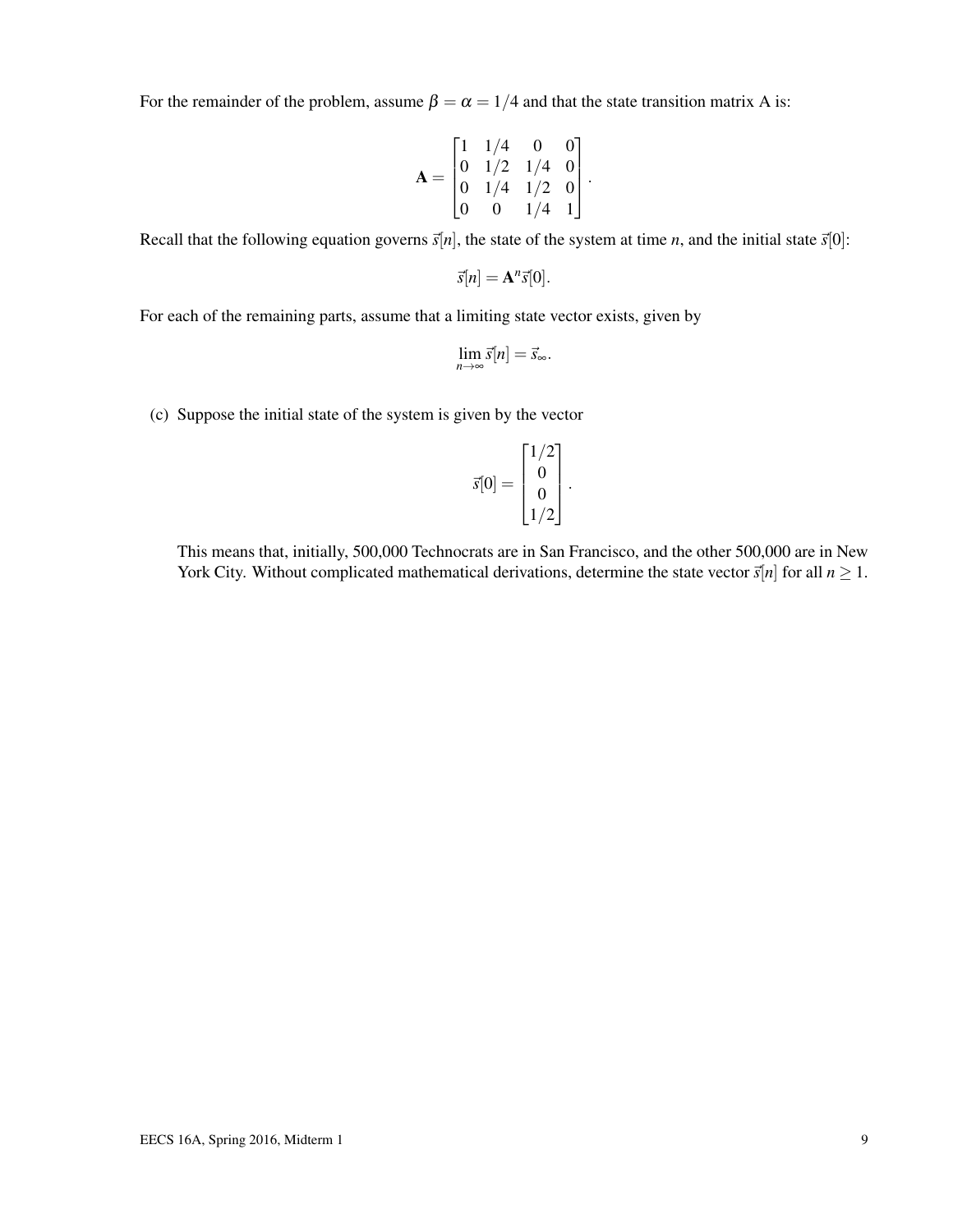(d) Now suppose the initial state of the system is given by the vector

$$
\vec{s}[0] = \begin{bmatrix} 0 \\ 1/2 \\ 1/2 \\ 0 \end{bmatrix}.
$$

This means that, initially, 500,000 Technocrats are in Denver, and the other 500,000 are in Chicago. Without complicated mathematical derivations, determine the limiting state vector  $\lim_{n\to\infty} \vec{s}[n]$ .

(e) Finally, now suppose the initial state of the system is given by the vector

$$
\vec{s}[0] = \begin{bmatrix} 1/4 \\ 1/4 \\ 1/4 \\ 1/4 \end{bmatrix}.
$$

This means that, initially, the Technocrats are equally distributed among the four Dream Cities. Without complicated mathematical derivations, determine  $\lim_{n\to\infty} \vec{s}[n]$ .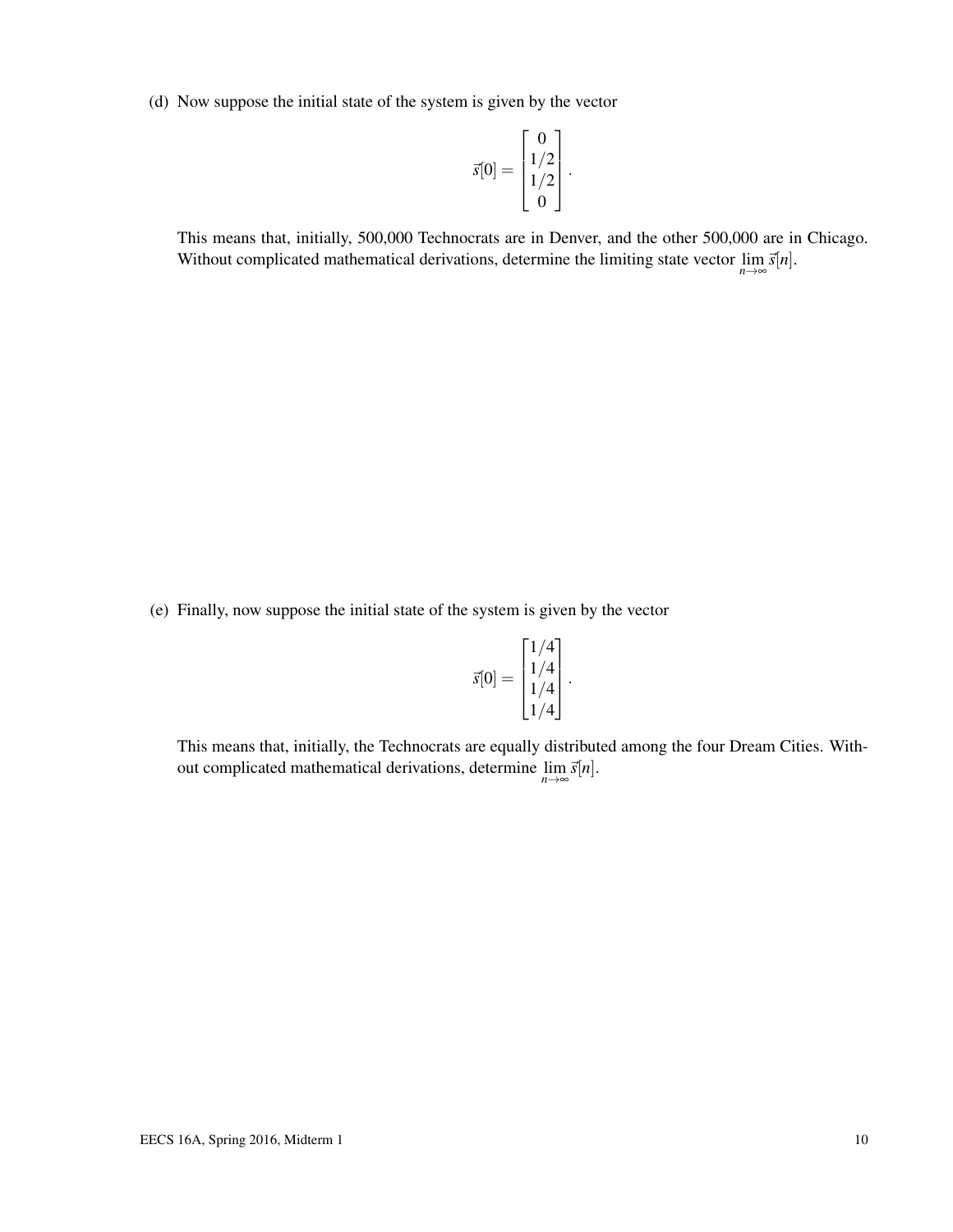### 8. Ayy - Reflections on SIXTEEN (28 points)

You are involved in the design of a robot called SIXTEEN-AYY that has arms with a certain range of motion and certain operations that the arms can perform.

For parts (a)–(e) of this problem, we will look at a simplified case where we pretend that the robot's arm can move only in a 2-dimensional space. Thus, we will represent the position of the end of the robot's arm with a vector  $\vec{p} = \begin{bmatrix} p_x \\ p_y \end{bmatrix}$ *py* . Let's further assume that the robot will be built to perform two movement commands determined by the following transformations:

- *T*<sub>1</sub>: Reflects  $\vec{p}$  about the line  $y = -x$ .
- *T*<sub>2</sub>: Rotates  $\vec{p}$  clockwise about the origin by 45°
- (a) Write the matrix  $A_1$  that applies the transformation  $T_1$ .

(b) Write the matrix  $A_2$  that applies the transformation  $T_2$ .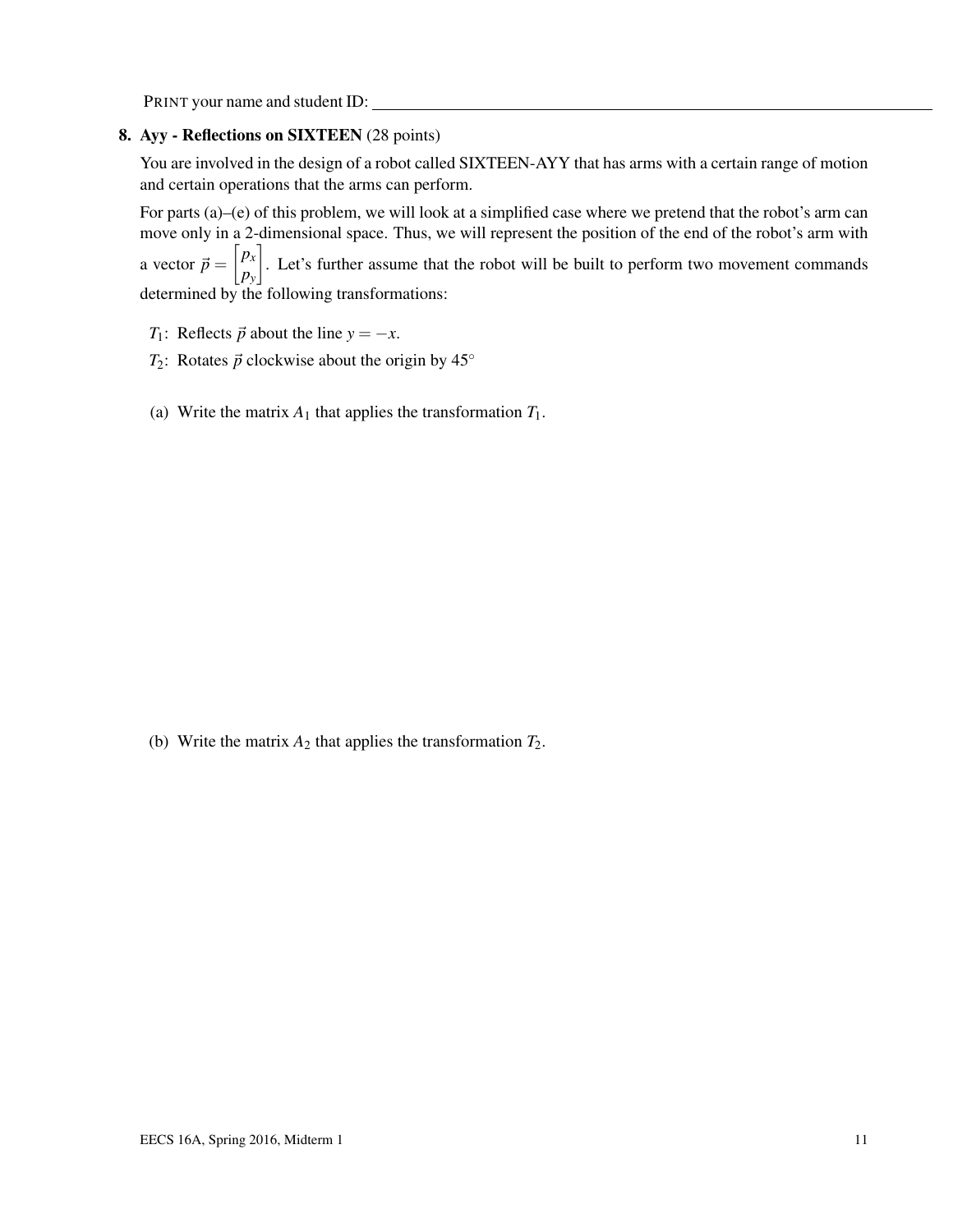(c) Leah commands SIXTEEN-AYY to perform  $T_1$  followed by  $T_2$  - find the matrix  $A_{12}$  that captures the effect of this sequence of commands.

(d) Being the contrarian that he is, Bob instead wants to command SIXTEEN-AYY to perform *T*<sup>2</sup> followed by *T*1. Find the matrix *A*<sup>21</sup> that captures the effect of this sequence of commands.

(e) If SIXTEEN-AYY started out in the same initial configuration for both Bob and Leah, will its arm end up in the same place after executing Leah's command as it does after executing Bob's command? Briefly justify why or why not.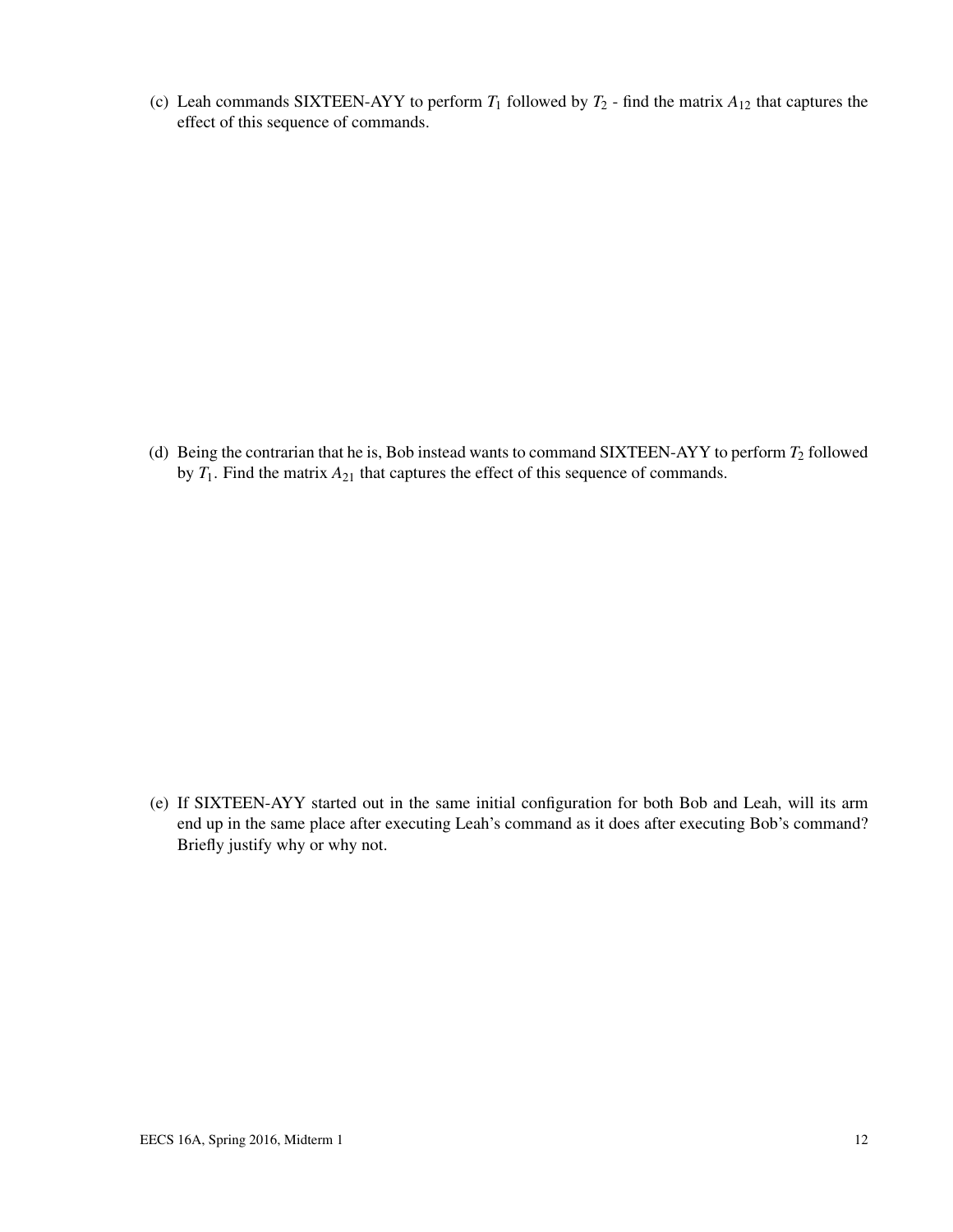(f) Now let's go back to 3-dimensional space, with the position of the end of the robot arm represented as vectors  $\sqrt{ }$  $\vert$ *Px Py Pz* 1  $\in \mathbb{R}^{3}$ . Suppose the end of the robot's arm can reach only points in the span of the vectors  $\lceil 1 \rceil$  $\overline{1}$ 0 0 1 and  $\sqrt{ }$  $\overline{1}$ 0  $\vert$  1 0 1 . Circle the graph below that corresponds to this possible range of motion.

Motion 1:  $xy$  plane

Motion 2:  $yz$  plane



(g) Finally, we'd like to allow the robot to place the end of its arm at a point that is  $\theta$  radians above the x-y plane, but as shown below, is still restricted to a two-dimensional plane at that angle. Write the basis vectors that would correspond to this possible range of motion for a fixed  $\theta$ .

(*Hint*: If you had a point along the y- axis and wanted to rotate it by an angle of  $\theta$  radians relative to the y-axis while remaining on the y-z plane, what transformation would you apply?)





Motion 4: Before, with no angle

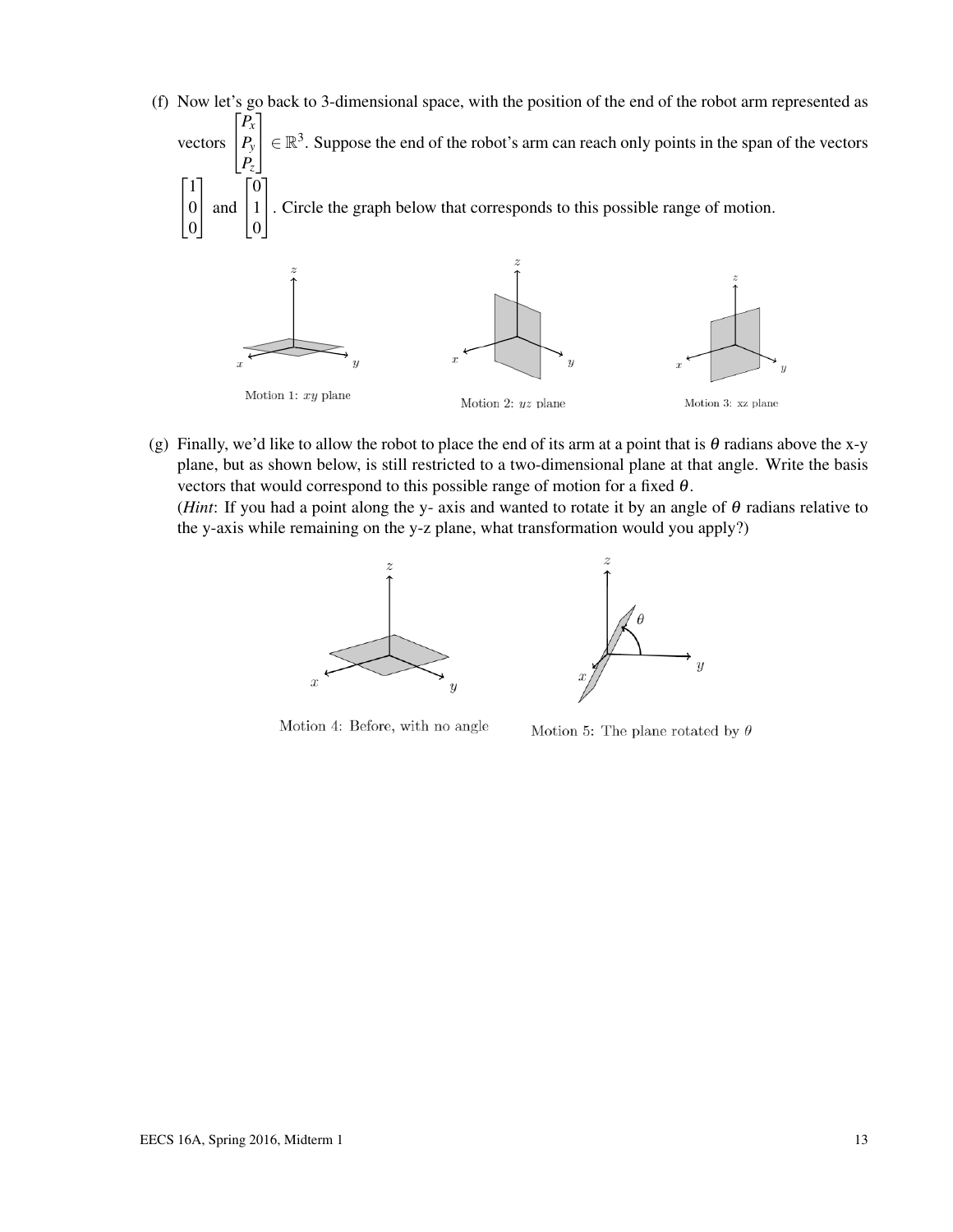### 9. Goodness Gracious, Great Balls of Fur! (28 points)

You are a biologist who has discovered a new species of rodents that live in tunnels underground, and you have named the species "furballs". You have been observing a particular network of tunnels. Figure 1 shows the network of tunnels with three chambers in it. To document their behavior, you observe the number of furballs in each chamber at every minute. After observing the furballs' behavior for a while, you have figured out that their behavior follows a regular pattern. Each minute, a well defined fraction of the furballs in a given chamber move to the other chambers. The fractions you have observed are shown in Figure 1. The fractions of furballs leaving the Play Room could not be determined through your observations, and are shown as the variables  $p_1$ ,  $p_2$ , and  $p_3$ 





(a) Let the number of furballs in the Food Storeroom at time *n* be  $x_f[n]$ , the number of furballs in Sleep room at time *n* be *x<sup>s</sup>* [*n*], and the number of furballs in the Play Room at time *n* be *xp*[*n*]. We would like to find the transition matrix *A* such that,  $\sqrt{ }$  $\overline{1}$  $x_f[n+1]$  $x_s[n+1]$ *xp*[*n*+1] 1  $\Big| = A$  $\sqrt{ }$  $\overline{1}$ *xf* [*n*] *xs* [*n*] *xp*[*n*] 1 . Write *<sup>A</sup>* using the numbers and the

variables in the diagram.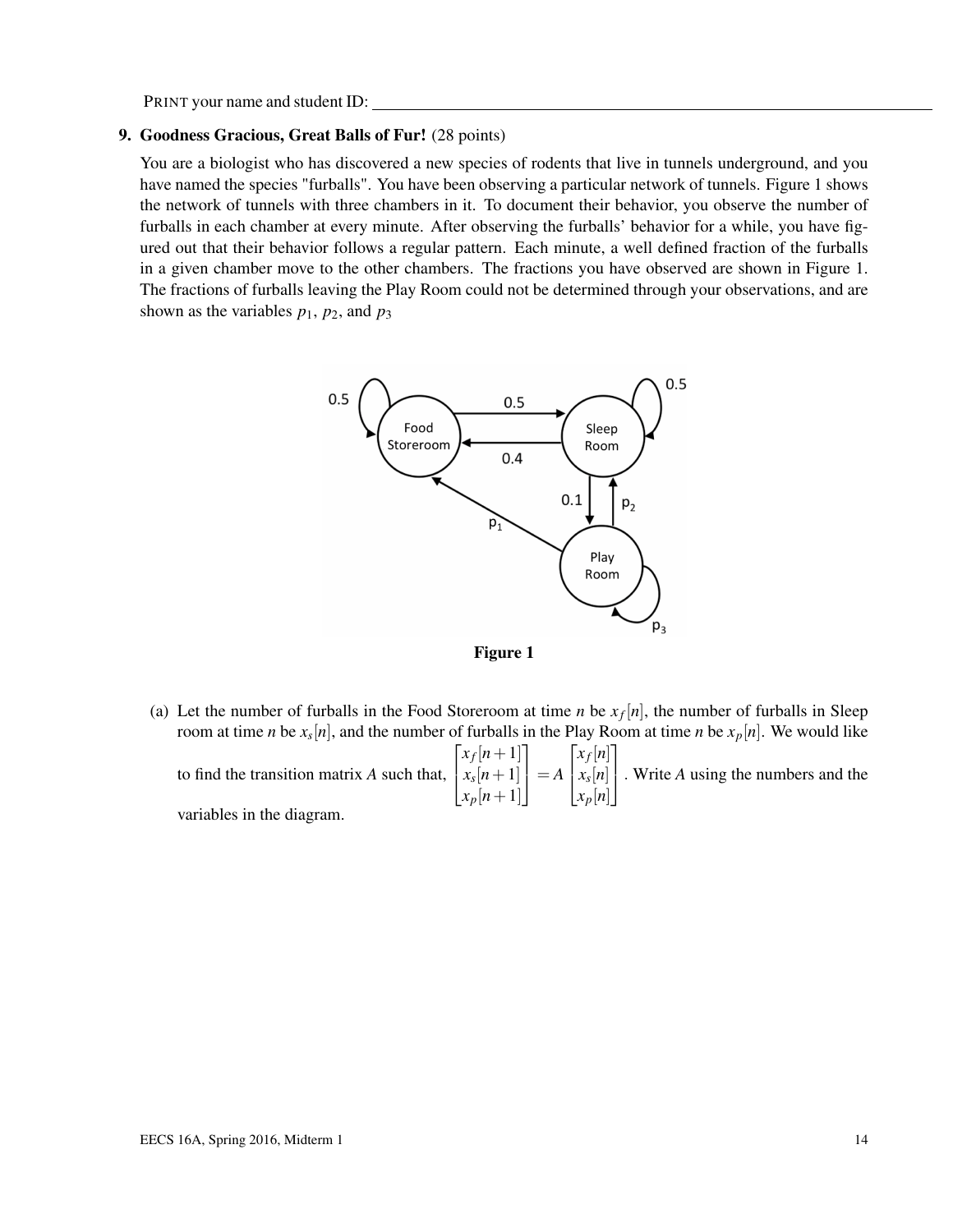(b) We know that no furballs enter or leave the configuration of tunnels shown above and that during the time you're observing the behavior, and no furballs die or are born. What constraint does this place on the values of  $p_1$ ,  $p_2$ ,  $p_3$ ? Write your answer in equation form.

(c) Suppose we let  $\vec{p} =$  $\sqrt{ }$  $\overline{1}$ *p*1 *p*2 *p*3 1  $\Big| , \vec{x}[n+1] =$  $\sqrt{ }$  $\overline{1}$  $x_f[n+1]$  $x_s[n+1]$  $x_p[n+1]$ 1 | and  $\vec{x}[n] =$  $\sqrt{ }$  $\overline{1}$ *xf* [*n*] *xs* [*n*] *xp*[*n*] 1 , and that we are sure that  $x_p[n]$ 

is nonzero. Express  $\overrightarrow{p}$  as a function of the numbers in the diagram,  $\overrightarrow{x}[n]$ , and  $\overrightarrow{x}[n+1]$ . (*Hint*: what is the relationship between  $\vec{x}[n+1]$  and  $\vec{x}[n]$ )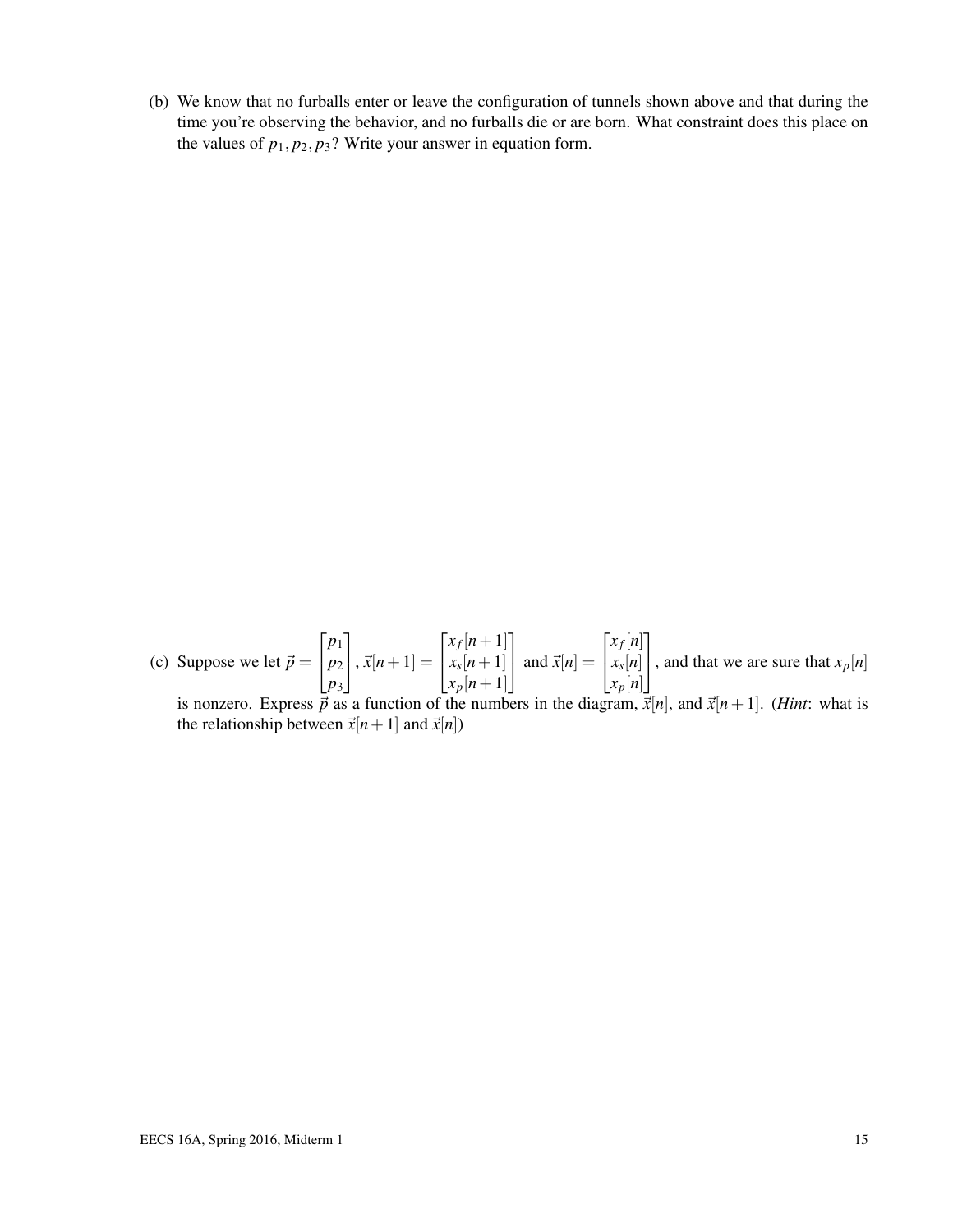(d) Using part (c), solve for 
$$
\vec{p}
$$
 given that  $\vec{x}[n+1] = \begin{bmatrix} 22 \\ 30 \\ 48 \end{bmatrix}$  and  $\vec{x}[n] = \begin{bmatrix} 20 \\ 30 \\ 50 \end{bmatrix}$ .

(e) You discover a new system of tunnels where furballs live. You know this system has 3 chambers like the last one did, but you do not know how the chambers are connected, or the behavior of this colony of furballs. However, if  $\vec{x}[n] =$  $\sqrt{ }$ <sup>1</sup> *x*1[*n*] *x*2[*n*] *x*3[*n*] 1 where  $x_i[n]$  represents the number of furballs in chamber *i* at

timestep *n*, where time starts at  $n = 0$ , you observe that  $\vec{x}[2] =$  $\sqrt{ }$  $\begin{bmatrix} 24 \\ 1 \end{bmatrix}$ 60 16 . Which of the following pump diagrams in Figure 2 represent a possible set of behaviors for this colony?



Figure 2